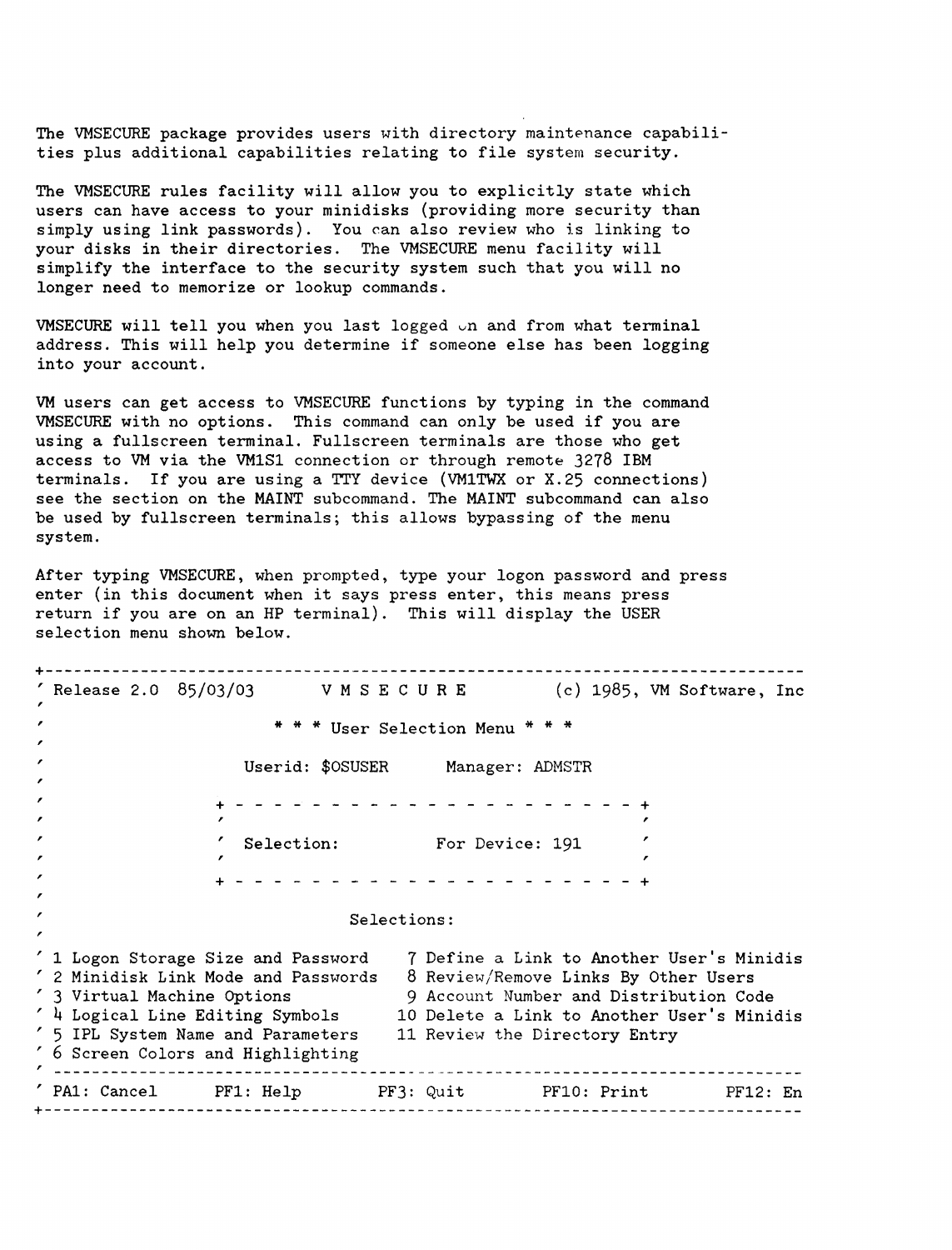In the SELECTION field, type the number that corresponds to your selection. The selections and their uses are described briefly below:

- 1. Use Selection 1, Logon Storage Size and Password, to change the password or the default logon storage size associated with your userid. (\*\* see Note C.)
- 2. Use Selection 2, Minidisk Link Mode and Passwords, to change the link mode for one of your minidisks and to change the read, write, and multiple passwords associated with the minidisk. (\*\* see Note C.)
- 3. Use Selection 3, Virtual Machine Options, to select options associated with a userid and to enter a virtual CPUID to be associated with your userid.
- 4. Use Selection 4, Logical Line Editing Symbols, to change the terminal logical line editing symbols established by default when you log on to VM.
- 5. Use Selection 5, IPL System Name and Parameters, to define, change, or remove the name of the system loaded at logon as well as the parameters to be passed to that system.
- 6. Use Selection 6, Screen Colors and Highlighting, to change the colors and highlighting of 3279 color terminals.
- 7. Use Selection 7, Define a Link to Another User's Minidisk, to add a link to another user's minidisk.
- 8. Use Selection 8, Review/Remove Links by Other Users, to review or remove links that other users may have defined to your minidisk noted on the top of the menu screen.
- 9. Use Selection 10, Delete a Link to Another User's Minidisk, to delete a link to another user's minidisk in your directory entry.
- 10. Use Selection 11, Review the Directory Entry, to review your directory entry.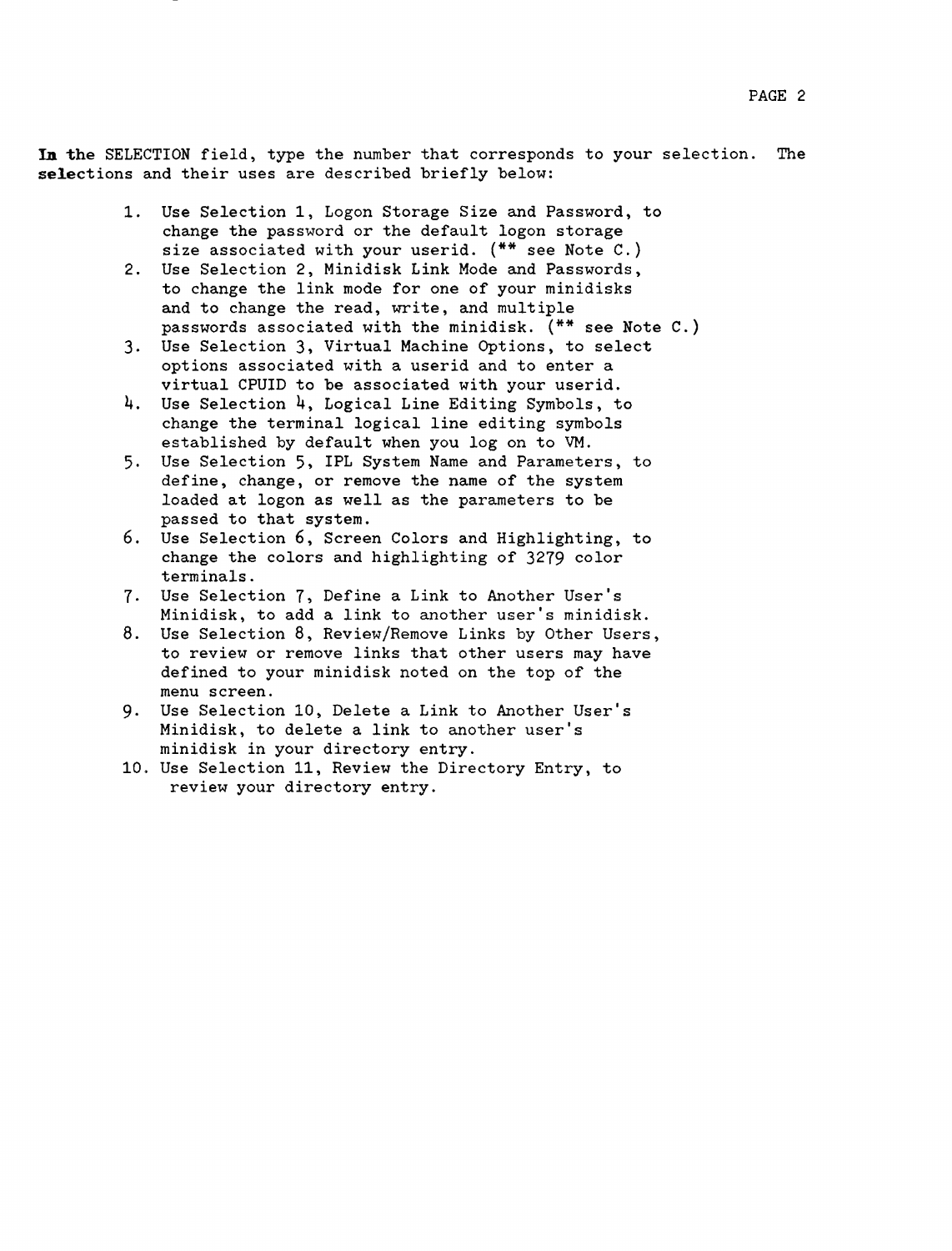#### Notes:

- A. The default virtual device address, 191, displays in the FOR DEVICE field. A virtual device address is required for Selections 2, 7, 8, and 10. If <sup>a</sup> virtual device address other than 191 is desired, type that address in the field.
- Press ENTER to display the selected screen. **B.** When a screen is initially displayed, the cursor is positioned at the first non-blank data entry field. To perform a function, enter the data requested on the screen. Some fields on the screen may already have a value; these are default values provided where VMSECURE can anticipate the values you might want to enter. Default values can be overridden by placing the cursor at the field and entering the desired value. Some fields on the screen are left blank. In most cases, you do not have to fill in each field since VMSECURE can calculate the necessary values from data you have already entered.

Most of the screens require that you enter at least one value. If VMSECURE determines that no fields were modified, the function is not performed and the menu is redisplayed. \*\*\*\*\*\*\*\*\*\*\*\*\*\*\*\*\*\*\*\*\*\*\*\*\*\*\*\*\*\*\*\*\*\*\*\*\*\*\*\*\*\*\*\*\*\*\*\*\*\*\*\*\*\*\*\*\*\*

\*\*\* When you have finished entering data, press ENTER. \*\*\* \*\*\*\*\*\*\*\*\*\*\*\*\*\*\*\*\*\*\*\*\*\*\*\*\*\*\*\*\*\*\*\*\*\*\*\*\*\*\*\*\*\*\*\*\*\*\*\*\*\*\*\*\*\*\*\*\*\*

If VMSECURE determines that you have left an essential field blank (that is, remaining values cannot be determined until a value is supplied for that field), the cursor is repositioned at that field. You must do one of the following:

- a. Enter a value to continue
- b. Press PAl to cancel the VMSECURE command
- c. Press PF3 to quit the screen without performing the function.
- C. Logon passwords and link passwords will not be displayed on your screen for security reasons. When you change your link passwords via Selection 2 from the main menu, be sure and delete the password that is currently in the field. Use the EOF key or DELETE LINE key on your terminal. In the case where the old password is longer than the new one, if you do not blank out the field first, the end of the old password will be appended to your new password.

On-line help is available for all VMSECURE commands, either from the VMSECURE menu via the PF1 key or from CMS by typing HELP VMSECURE.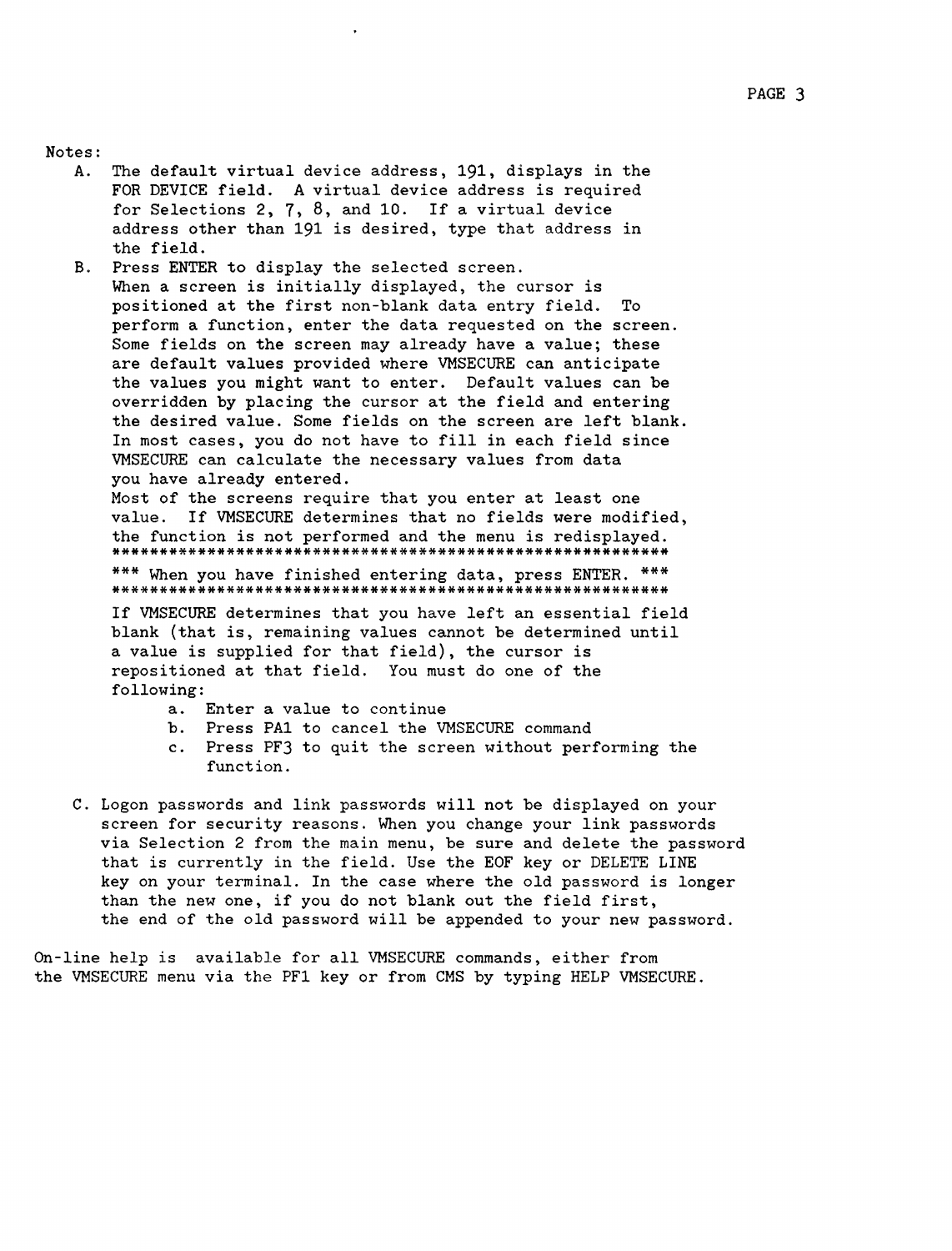USers who get access to VM via the VM1TWX lines or through X.25 connections must use the MAINT subcommand for VMSECURE.

The format of the VMSECURE command becomes: VMSECURE MAINT function options where the functions are listed and discussed briefly below.

1. DEFINE vaddrl vaddr2

Use the DEFINE function to change the virtual address of one of your minidisks to a new address. "vaddrl" specifies the existing virtual address of the minidisk, and "vaddr2" specifies the new address.

- 2. DELETE vaddr Use the DELETE function to delete your directory link to another user's minidisk. "vaddr" specifies the virtual address of the directory link you wish to remove.
- 3. DISTRIB newdist Use the DISTRIB function to change the distribution code associated with your spooled output.
- 4. HELP Use the HELP function to display <sup>a</sup> brief list of the MAINT subcommand functions and their operands.
- 5. LINK ownerid ownervaddr yourvaddr mode Use the LINK function to set up a directory link to
	- another user's minidisk. Directory links are performed for you at logon. To define a directory link, you must know the appropriate minidisk password for the other user's minidisk and specify a virtual address not used by your virtual machine. If the Rules facility is installed, a rule must exist that allows you to link to the other user's minidisk.
- 6. MGRID Use the MGRID function to determine who your directory manager is.
- 7. MINIDISK vaddr

Use the MINIDISK function to modify the link mode and read, write, or multiple passwords for your minidisks. "vaddr" specifies the virtual address of one of your minidisks.

- 8. PASSWORD
- Use the PASSWORD function to change your logon password. 9. REVIEW

Use the REVIEW function to review all directory control statements in your directory entry. The REVIEW function provides information about existing directory links and all virtual addresses associated with your userid. This information is needed for the DEFINE, DELETE, LINK, MINIDISK, and RLINK functions.

10. RLINK vaddr Use the RLINK function to review and optionally remove any directory links that other users may have defined to one of your minidisks. This function is particularly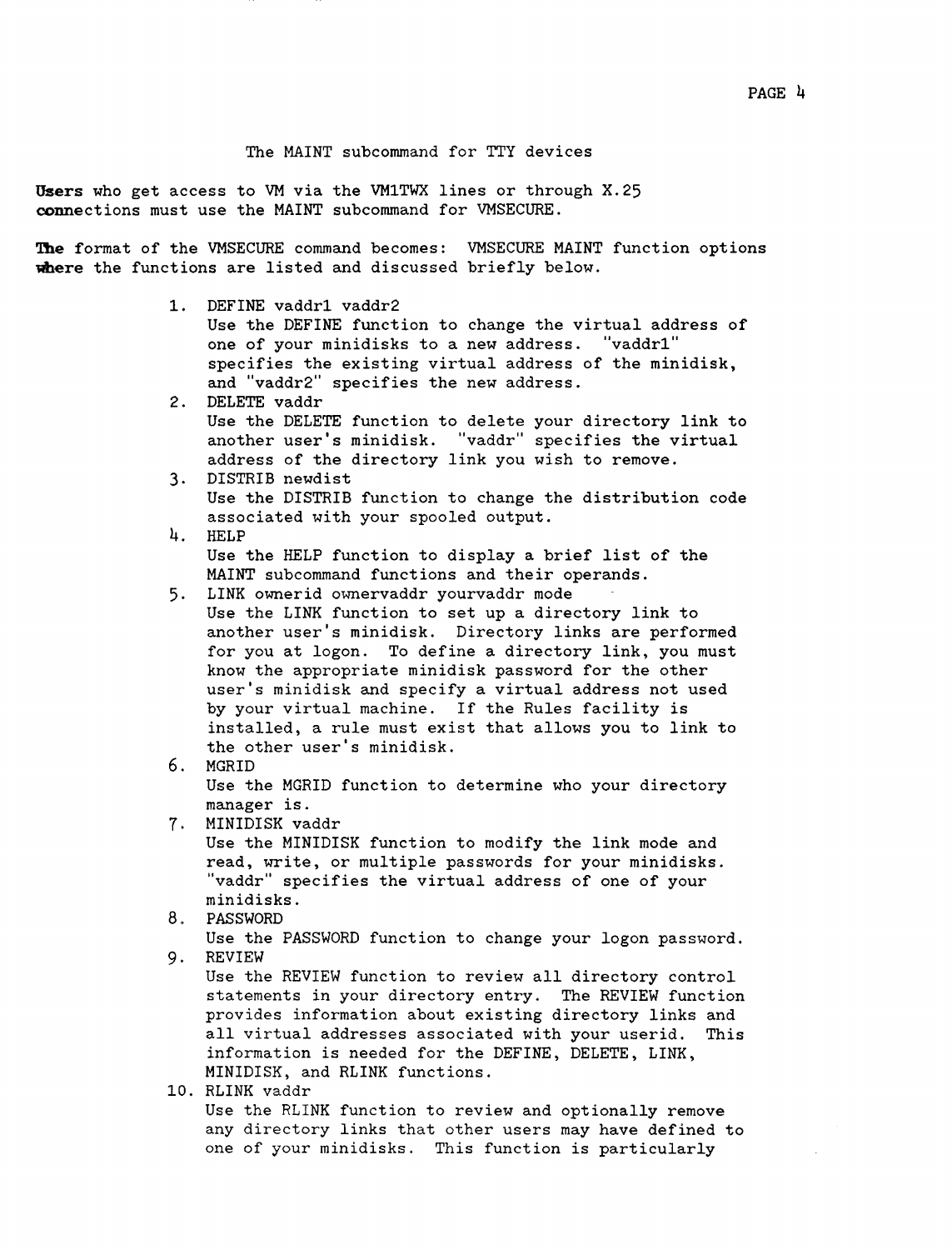PAGE 5

useful when you determine that data on your minidisk should no longer be shared with other users. You should review any existing directory links to determine if the user should still have access to your minidisk. You must specify the virtual address for your minidisk.

- 11. STORAGE sizeK'sizeM Use the STORAGE function to change the amount of virtual storage your userid is set up with at logon. Virtual storage can be modified after logon with the CP DEFINE STORAGE command.
- 12. TERM keyword ON'OFF'char'hex Use the TERM function to modify the terminal logical line editing symbols set for your userid at logon. The symbols that can be modified are: line end, line delete, character delete, and escape character.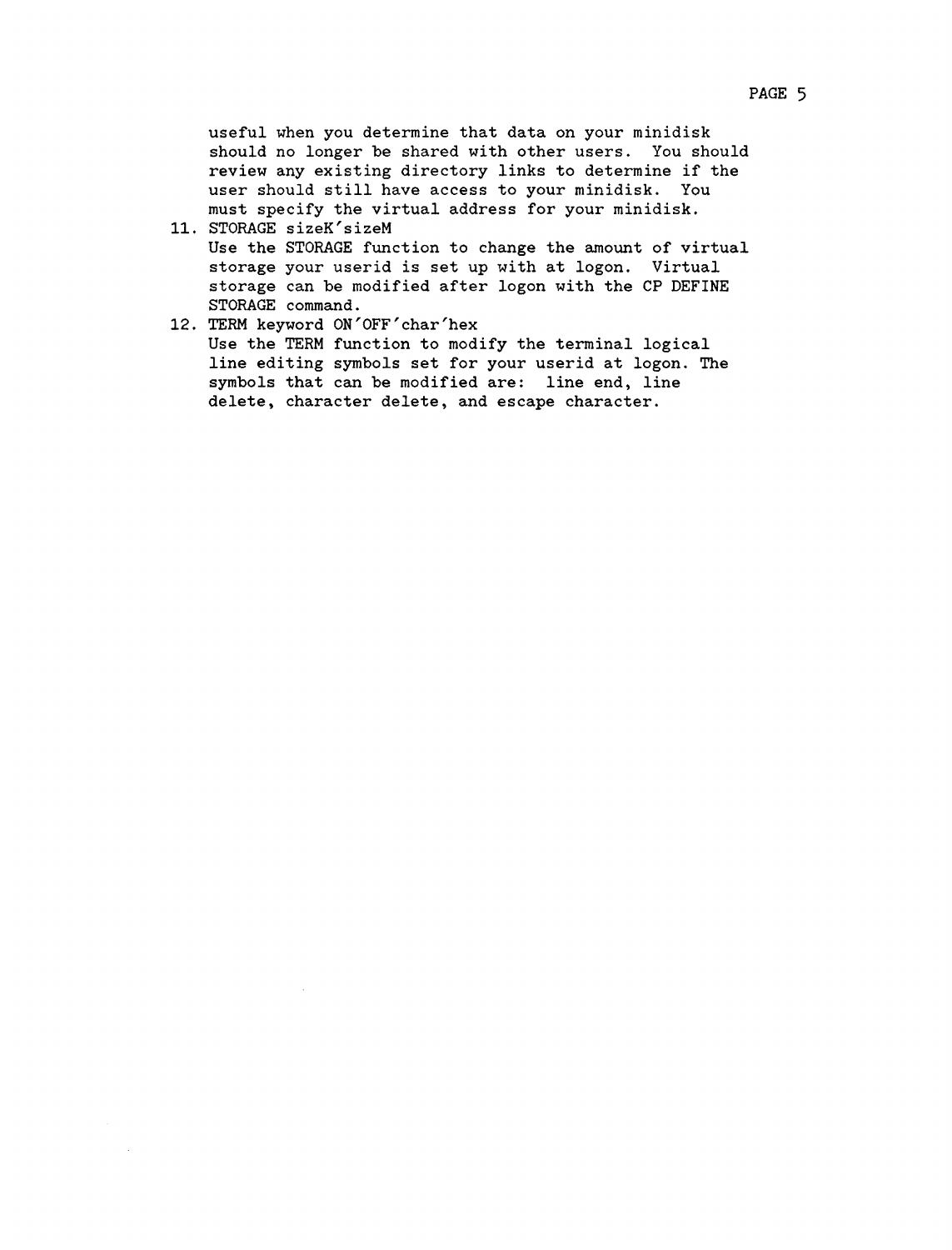#### VMSECURE Rule writing

In addition to the capabilities already discussed in this memo, VMSECURE also provides users with the ability to write rules that control the access to virtual machines and minidisks.

A VMSECURE rule is statement in the rules database that specifies whether certain CP commands are to be accepted (ACCEPT) or rejected (REJECT).

You can specify rules for the following CP commands:

- . AUTOLOG<br>. LINK
- 
- . SPOOL
- · TRANSFER

The CP command you will be most concerned with is the LINK command which allows users to access each other's minidisks.

### Creating Rules

To initiate the writing of a rule, use the command VMSECURE RULES. This will put you into XEDIT with a file called USERID USRRULES AO where userid is your userid. After you are done editing your rules file, use the FILE command to leave the editor. This will save all of your changes to disk. If you wish to leave the editor without saving your changes use the QQUIT command.

All rules go through the following hierarchy of rule evaluation.

| 1. Explicit System rules - over ride rules are discussed below |  |                                        |
|----------------------------------------------------------------|--|----------------------------------------|
| 2. Explicit Group rules - these are written by a group manager |  |                                        |
| 3. User specified rules                                        |  | - these are written by the user        |
| 4. Default group rules                                         |  | - these are written by a group manager |
| 5. Default system rules                                        |  | - default rules are discussed below    |

The general VMSECURE rule statement format is:

ACCEPT GROUPID AUTOLOG REJECT USERID LINK <VADDR <MODE>><( OPTIONS...<)>> SPOOL TRANSFER TAG NODEID OPTIONS:

--------GROUP LOGPASS NOPASS

Some sample rules and explanations of what they do are listed below.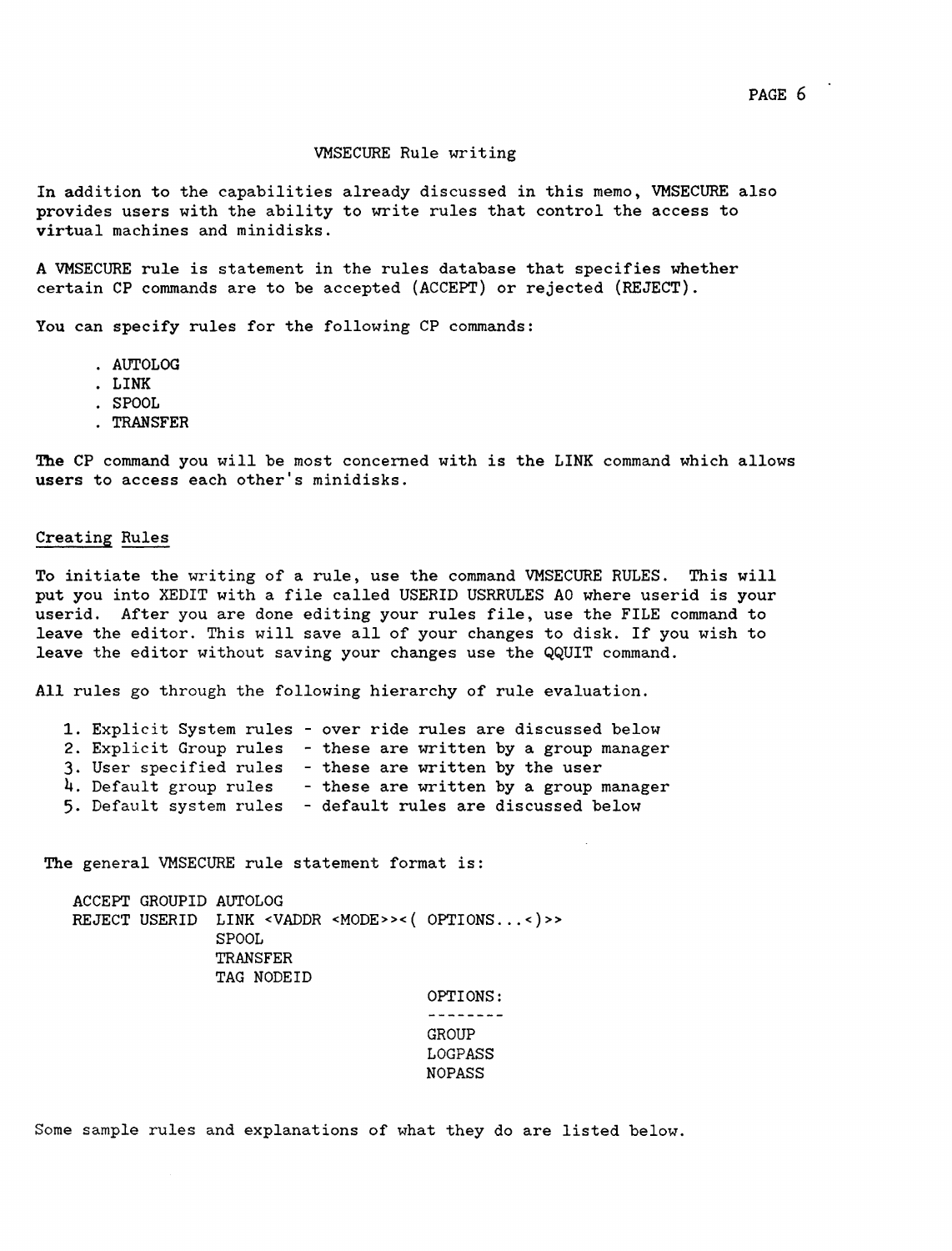- 1. ACCEPT \$OSUSER LINK 191 RR (NOPASS allows userid \$OSUSER to link *rio* to my 191 disk with no password
- 2. REJECT \* LINK 192 \*<br>Reject any links from any user to my 192 disk If you write a rule such as this one you will need to write a rule explicitly saying that you can access your own disk. The rule would be ACCEPT userid LINK 192 \* (NOPASS where userid would be your userid.
- 3. ACCEPT \$OSUSER LINK 191 RR (LOGPASS allows userid \$OSUSER to link *rio* to my 191 disk with their logon password
- 4. ACCEPT ENGSRV LINK 191 RR (GROUP NOPASS Accept any links from any user in the ENGSRV group with no link password

In the near future an announcement will be made about a VMSECURE rules writing class for users.

## Explicit System Rules - Override rules

Override rules are rules at the system level such that no group or individual rule can override. These rules include:

- . no user can link multiwrite (MW) to another user's minidisk
- . VMBACKUP will be allowed to link to anyone's disk in order to run the backup job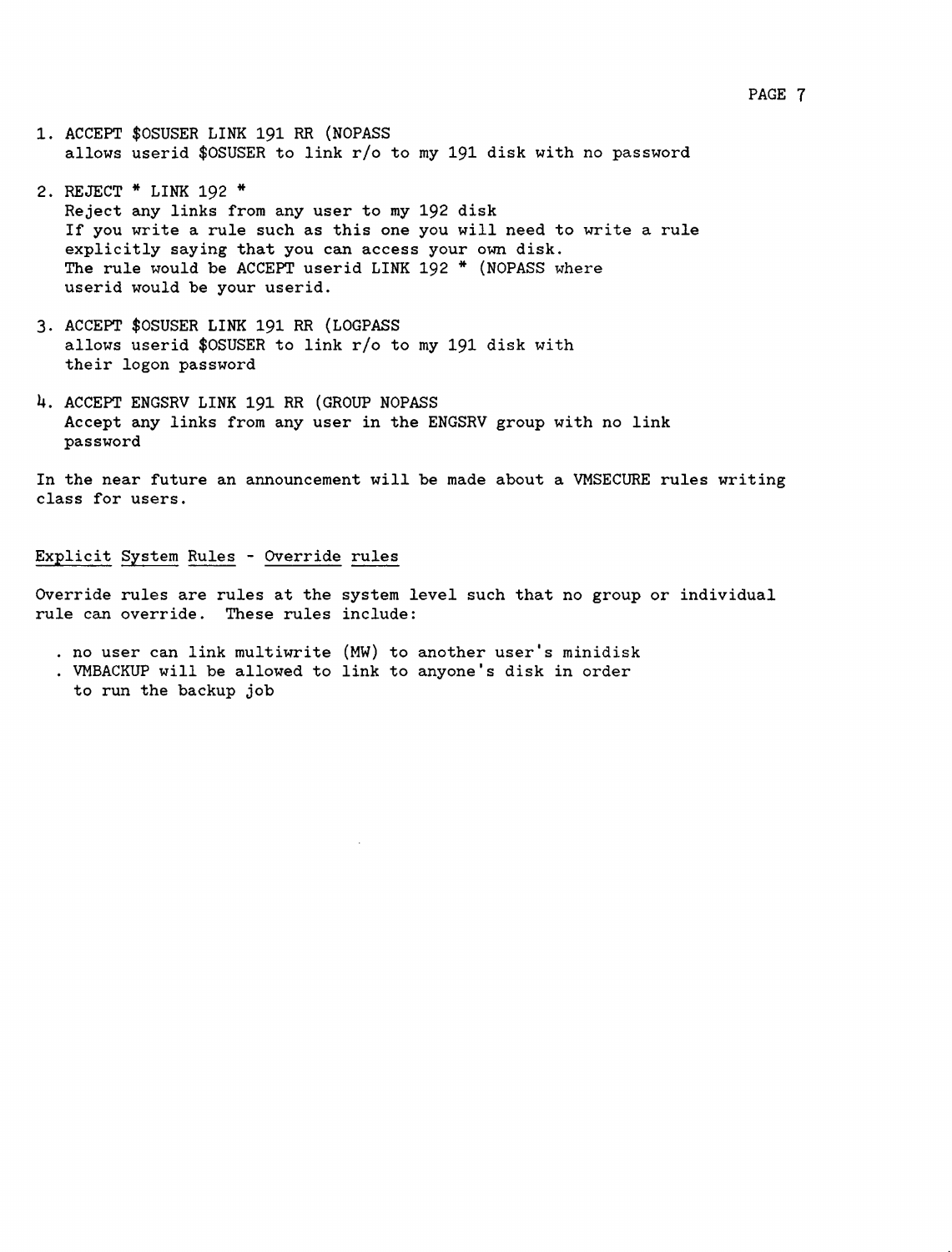# Default Rules

Default rules take effect when no rule exists for a particular command for your userid. The system default rules are as follows:

- · If there is no rule for <sup>a</sup> minidisk access, links will only be allowed if <sup>a</sup> valid link password is given. This is the same as the security on the system before VMSECURE was installed. If you have no minidisk passwords, no links will be allowed to your disk.
- Autologs will only be allowed if the valid logon password is supplied.
- All spool and tag commands will be accepted.

Public Disks

Users can link to the following minidisks with no passwords

\$SYSTEM\$ 190 19D (HELP DISK) 19E (SHARED eMS EXEC'S AND MODULES) BIPOLE 191 BMDP 191 192 CCCUTILS 191 CMSNEWS 191 COMPILER 192 (COBOL) 194 (FORTRAN) 198 (PL1) 398 (PL1)' 199 (FORTRAN TO PL/1) 200 (BEST/1) 203 (SCRIPT) 205 (PL/1 F) EXPRESS 191 PASCAL 191 192 SASMAINT 201 (79.6) 192 (LISREL) 206 (82.3) SIMSCPT 191 TEX 191 192 YCALC 191